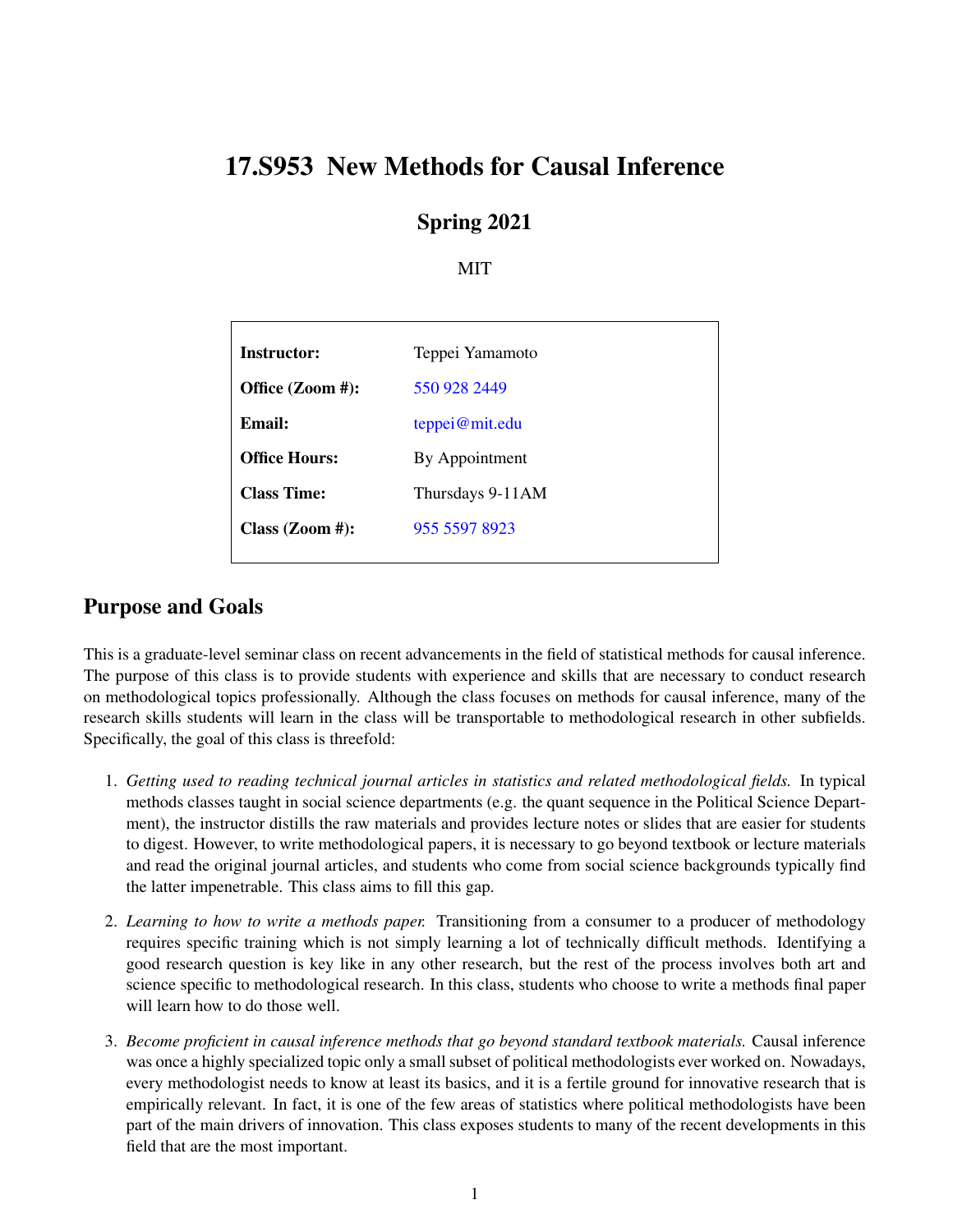After taking this class, students will be able to read typical articles from journals like the *Journal of the American Statistical Association* and *Political Analysis* quite comfortably. They will also be ready to embark on a methodological research project independently, particularly in the field of causal inference. Finally, they will also have built familiarity with cutting-edge causal inference methods potentially useful for their applied work.

## **Prerequisites**

To enroll in this course, you need to have taken 17.800 (Quant I), 17.802 (Quant II) and 17.804 (Quant III) or their equivalents in other departments. It is also highly recommended that you either have taken 17.806 (Quant IV) or are enrolled in the said subject concurrently.

### **Organization**

This class is a seminar-style class, meaning that there will be no regular lecture or problem sets. Instead, you read one or two articles *very closely* each week. We will meet once every week for two hours, and each class session will consist of three components of roughly equal duration. First, one student will present the assigned paper(s) to the class. You are encouraged to present the paper as if you were presenting your own work in a workshop: prior to the class, you should try to distill the content of the paper to the extent possible and create an effective presentation. You are encouraged to both use Beamer slides and show key derivations on a whiteboard. (Note: Check if everyone has access to digital handwriting equipment if the class is taught virtually.)

Second, after the presentation, everyone in the class will go through their own notes and we will collectively resolve any questions about the content of the paper. Due to the nature of the readings, the questions are expected to be technical, but we will prioritize questions that concern the core result or argument of the paper as opposed to minor details in mathematical derivations.

Finally, we will take a step back and discuss broader implications of the paper. We will discuss the paper's advantages, limitations, connections with other methods, and importantly, how it can be applied to substantive questions in political science. We will make sure to spend at least some time on potential applications since political methodology is an *applied statistics* subfield: we exist because we know both statistics and politics!

In addition to the class meetings, you will be working on a research project throughout the semester. Your project is typically expected to be methodological, and the goal is to have everyone publish a paper in *Political Analysis* based on the project before they graduate. Alternatively, you can work on an applied project, but only if it involves some innovative use of an advanced causal inference methodology. You will be giving one in-class presentation on your project toward the end of the semester, as well as submitting a final write-up at the end of the semester.

Since this is a small seminar class organized around class discussion, your individual preparation and participation in each class is absolutely mandatory. Preparation will involve submitting notes on the required readings on the day before each class (see below).

# Requirements

The final grades are based on the following:

• Class presentations (40%): As described above, one student will be designated as the presenter in each class meeting. The presenter will also perform the role of a co-moderator (with the instructor) for the remainder of the class, where they are expected to lead the class discussion. Note that there are likely more class meetings than the number of enrolled students, meaning each student will be presenting multiple papers over the semester.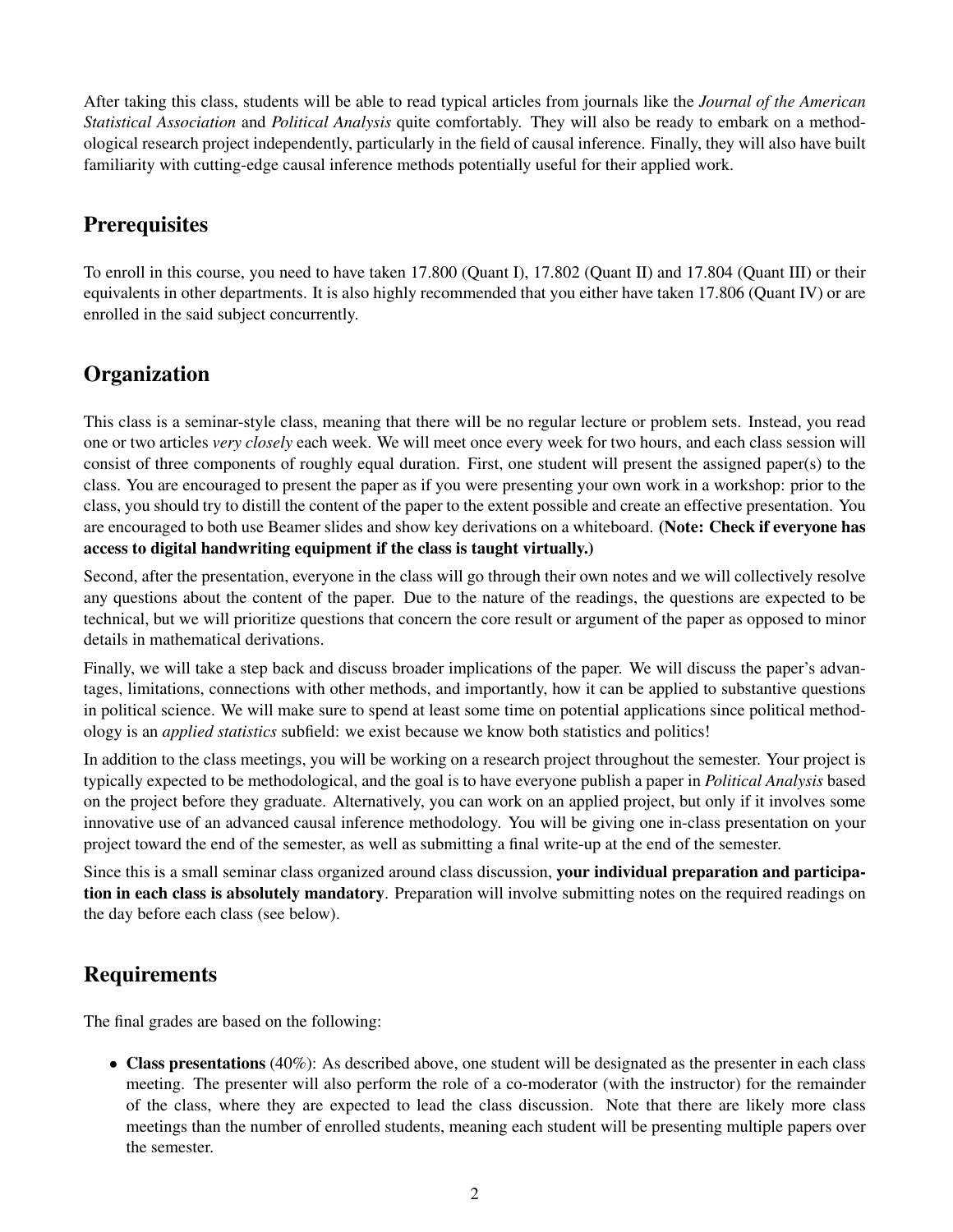- Class preparation, attendance and participation (20%): This includes uploading annotated PDF copies of the assigned reading by 5pm two days before each class meeting (i.e., typically Tuesday). You should use Adobe Reader (free) or a similar PDF annotation tool (Notability for iOS is recommended and should be available for free via MIT IS&T) to add questions and comments directly on the paper PDFs. You should highlight the parts of mathematical derivations or text that you do not understand. In addition to those notes on specific parts of the paper, you should also include general, "big picture" comments on the paper's broader implications, promising application ideas, etc. Prior to the class, you should **look through everyone else's** uploaded notes and prepare for the class discussion, where we will be collectively resolving everyone's questions that still remain after the presentation.
- Final project presentation and write-up (40%): Your project for this class will typically be methodological, though an applied project involving innovating use of advanced causal inference methodology is also accepted.

Students are expected to adhere to the following deadlines:

- February: Start thinking about possible topics. Make an appointment with the instructor and meet with him to obtain his reactions.
- March 11: Turn in a brief description of your proposed project. Meet again with the instructor to discuss your proposal. You may be asked to revise and resubmit the proposal in two weeks from the meeting.
- May 6 (and 13): Students will give presentations on Zoom during the regular class time. Students should share screen of their electronic slides to accompany their presentation. Performance on this presentation will be counted toward the class participation grade. Make final revisions to your paper based on the feedback.
- May 20: Paper due in the last class meeting. If you need to request an extension, please contact the instructor.

#### Course Website

You can find the Canvas website for this course at:

#### <https://canvas.mit.edu/courses/6708>

We will distribute course materials on this website. It will also contain pages to upload your notes and other materials.

#### Auditing Policy

If you are interested in auditing this class, you are welcome, provided that you are willing to *actively participate in the class on a regular basis*. Specifically, I ask you that you make no other commitment that will make you miss the class more than a couple of times and that you will not regularly leave the class early. In addition, just like enrolled students, you will be required to submit annotated paper PDFs two days prior to each class you are attending. Please do not come just to sit and listen. Notetaking does not count as active participation. You are exempted from the class presentations and the final project requirements. However, you are very much welcome to volunteer for one class presentation during the semester.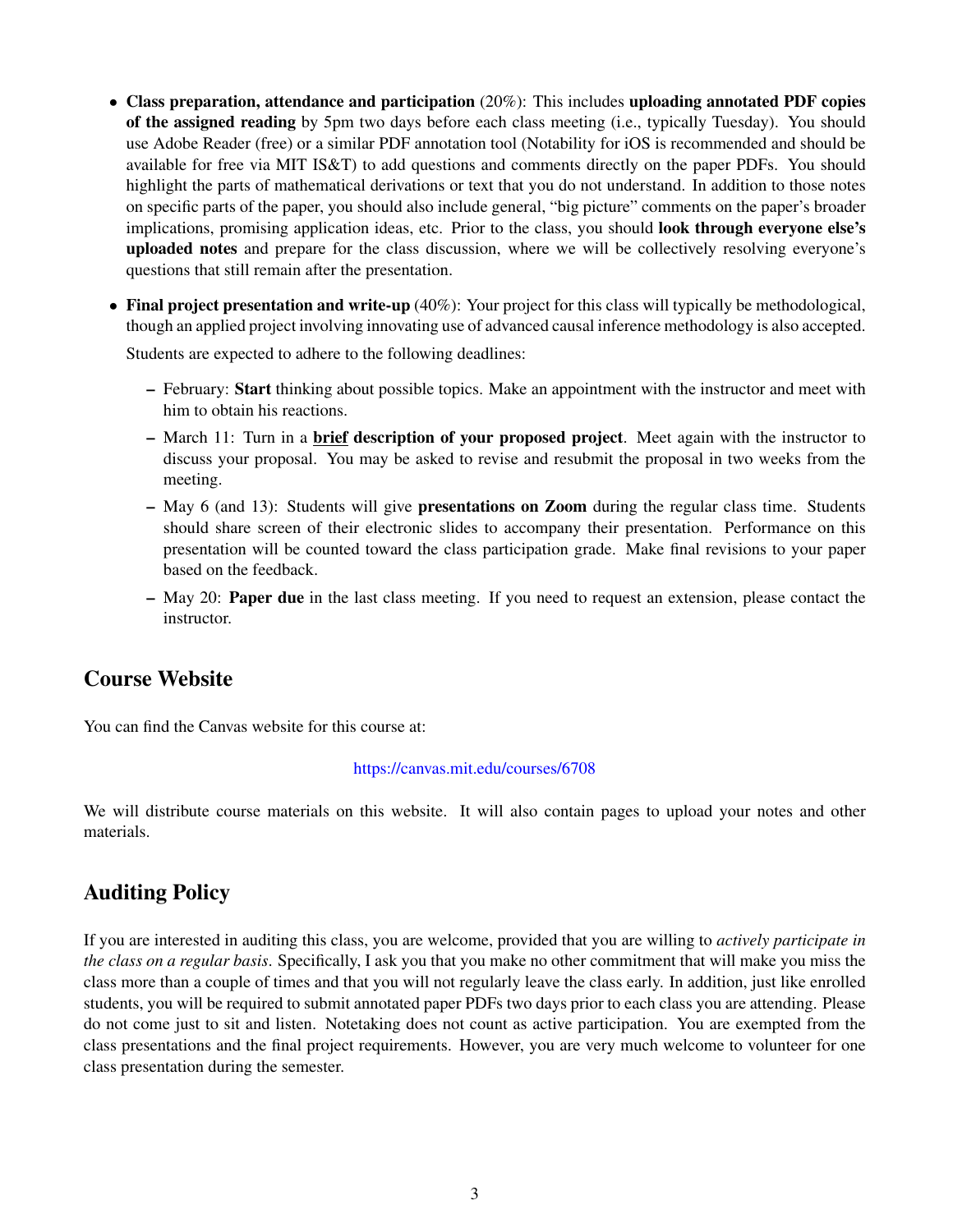### Topics Covered (Tentative and Incomplete)

- 1. Machine Learning Methods
	- (a) Causal Forest
		- ∗ Wager and Athey (2018, JASA), "Estimation and Inference of Heterogeneous Treatment Effects Using Random Forests."
		- Wager, Hastie and Efron (2014, JMLR), "Confidence Intervals for Random Forests: The Jackknife and the Infinitesimal Jackknife." (technical foundation for the inference technique)
		- Athey and Imbens (2016, PNAS), "Recursive Partitioning for Heterogenous Causal Effects." (earlier work on CART for causal inference)
		- Athey, Tibshirani and Wager (2019, AoS), "Generalized Random Forests." (inferential technique underlying the most recent implementation of CF)
	- (b) Bayesian Additive Regression Trees (BART)
		- ∗ Chipman, George and McCulloch (2010, AoAS), "BART: Bayesian Additive Regression Trees."
		- ∗ Hill (2011, JCGS), "Bayesian Nonparametric Modeling for Causal Inference."
		- Green and Kern (2012, POQ), "Modeling Heterogenous Treatment Effects in Survey Experiments with Bayesian Additive Regression Trees."
		- Hill, Linero and Murray (2020, Annual Reviews), "Bayesian Additive Regression Trees: A Review and Look Forward." (most recent review on BART)
		- Hahn, Murray and Carvalho (2020, Bayesian Analysis), "Bayesian Regression Tree Models for Causal Inference: Regularization, Confounding, and Heterogeneous Effects."
		- Ročkoà and Saha (2019, AISTATS Proceedings), "On Theory for BART."
	- (c) Generalized Boosted Models (GBM)
		- ∗ McCaffrey, Ridgeway and Morral (2004, Psych Methods), "Propensity Score Estimation with Boosted Regression for Evaluating Causal Effects in Observational Studies."
		- McCaffrey, Griffin, Almirall, Slaughter, Ramchand and Burgette (2013, Stat in Med), "A Tutorial on Propensity Score Estimation for Multiple Treatments Using Generalized Boosted Models."
- 2. Robins' G Methods
	- (a) G-computation and Marginal Structural Models
		- ∗ Robins, Hernan and Brumback (2000, Epi). "Marginal Structural Models and Causal Inference in ´ Epidemiology."
		- Robins (1986, Math. Modeling), "A New Approach to Causal Inference..."
		- Robins (1987), "Addendum to 'A New Approach to Causal Inference..."
		- Hernán and Robins (2020), *Causal Inference: What If.* Ch. 12–13.
	- (b) G-estimation and Structural Nested Models
		- ∗ Robins (2000), "Marginal Structural Models versus Structural Nested Models as Tools for Causal Inference."
		- Hernán and Robins (2020), *Causal Inference: What If. Ch. 14.*
	- (c) Doubly Robust Estimation
		- ∗ Bang and Robins (2005, Biometrics), "Doubly Robust Estimation in Missing Data and Causal Inference Models."
		- ∗ Kang and Schafer (2007, Stat Sci), "Demystifying Double Robustness: A Comparison of Alternative Strategies for Estimating a Population Mean from Incomplete Data."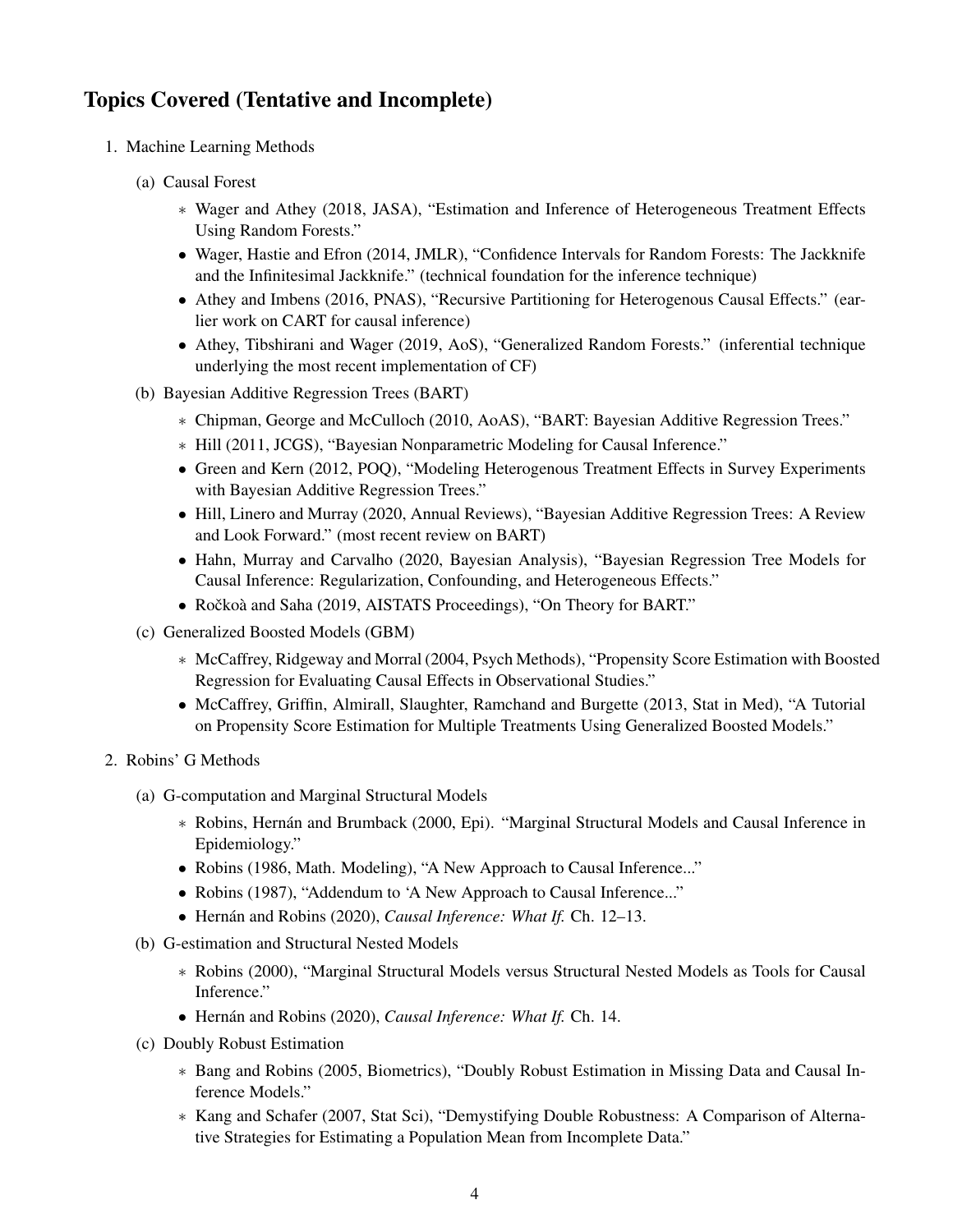- Scharfstein, Rotnitzky and Robins (1999, JASA), "Adjusting for Nonignorable Drop-Out Using Semiparametric Nonresponse Models."
- Glynn and Quinn (2010, PA), "An Introduction to the Augmented Inverse Propensity Weighted Estimator." (an accessible review article)
- Funk, Westreich, Wiesen, Stürmer, Brookhart and Davidian (2011, Epi), "Doubly Robust Estimation of Causal Effects." (an accessible tutorial)
- Hernán and Robins (2020), *Causal Inference: What If. Ch. 21.*
- 3. Ensemble Learning Methods
	- (a) Super Learner and Targeted Maximum Likelihood Estimation (TMLE)
		- ∗ van der Laan and Rose (2001), *Targeted Learning: Causal Inference for Observational and Experimental data*, Springer. Ch. 3–5.
		- van der Laan and Rose (2001), *Targeted Learning: Causal Inference for Observational and Experimental data*, Appendix A.
		- van der Laan, Polley and Hubbard (2007), "Super Learner," *Statistical Applications in Genetics and Molecular Biology.*
		- van der Laan and Rubin (2006, IJB), "Targeted Maximum Likelihood Learning."
	- (b) Double Machine Learning
		- ∗ Chernozhukov, Chetverikov, Demirer, Duflo, Hansen, Newey and Robins (2018, Econometrics J), "Double/Debiased Machine Learning for Treatment and Structural Parameters."
	- (c) X-learner
		- ∗ Kunzel, Sekhon, Bickel and Yu (2019, PNAS), "Metalearners for Estimating Heterogeneous Treat- ¨ ment Effects Using Machine Learning."
- 4. Heckman's Framework for Econometric Causal Modeling
	- (a) A Preliminary Control Functions
		- ∗ Heckman and Robb (1985, J Econometrics), "Alternative Methods for Evaluating the Impact of Interventions: An Overview."
		- Heckman and Robb (1986), "Alternative Methods for Solving the Problem of Selection Bias in Evaluating the Impact of Treatments on Outcomes," in Wainer eds. *Drawing Inferences from Self-Selected Samples,* Springer.
		- Heckman (1979, Econometrica), "Sample Selection Bias as a Specification Error."
		- Wooldridge (2015, J of Human Resources), "Control Function Methods in Applied Econometrics."
	- (b) Marginal Treatment Effects (MTE)
		- ∗ Heckman and Vytlacil (2005, Econometrica), "Structural Equations, Treatment Effects, and Econometric Policy Evaluation."
		- Heckman and Navarro-Lozano (2004, REStat), "Using Matching, Instrumental Variables, and Control Functions to Estimate Economic Choice Models."
		- Heckman (2008, Int. Stat. Rev.), "Econometric Causality."
		- Heckman and Vytlacil (2007, Handbook of Econometrics), "Econometric Evaluation of Social Programs, Part I: Causal Models, Structural Models and Econometric Policy Evaluation."
		- Heckman and Vytlacil (2007, Handbook of Econometrics), "Econometric Evaluation of Social Programs, Part II: Using the Marginal Treatment Effect to Organize Alternative Econometric Estimators to Evaluate Social Programs, and to Forecast Their Effects in New Environments."
- 5. Interference, Spillover Effects, and Network Causation